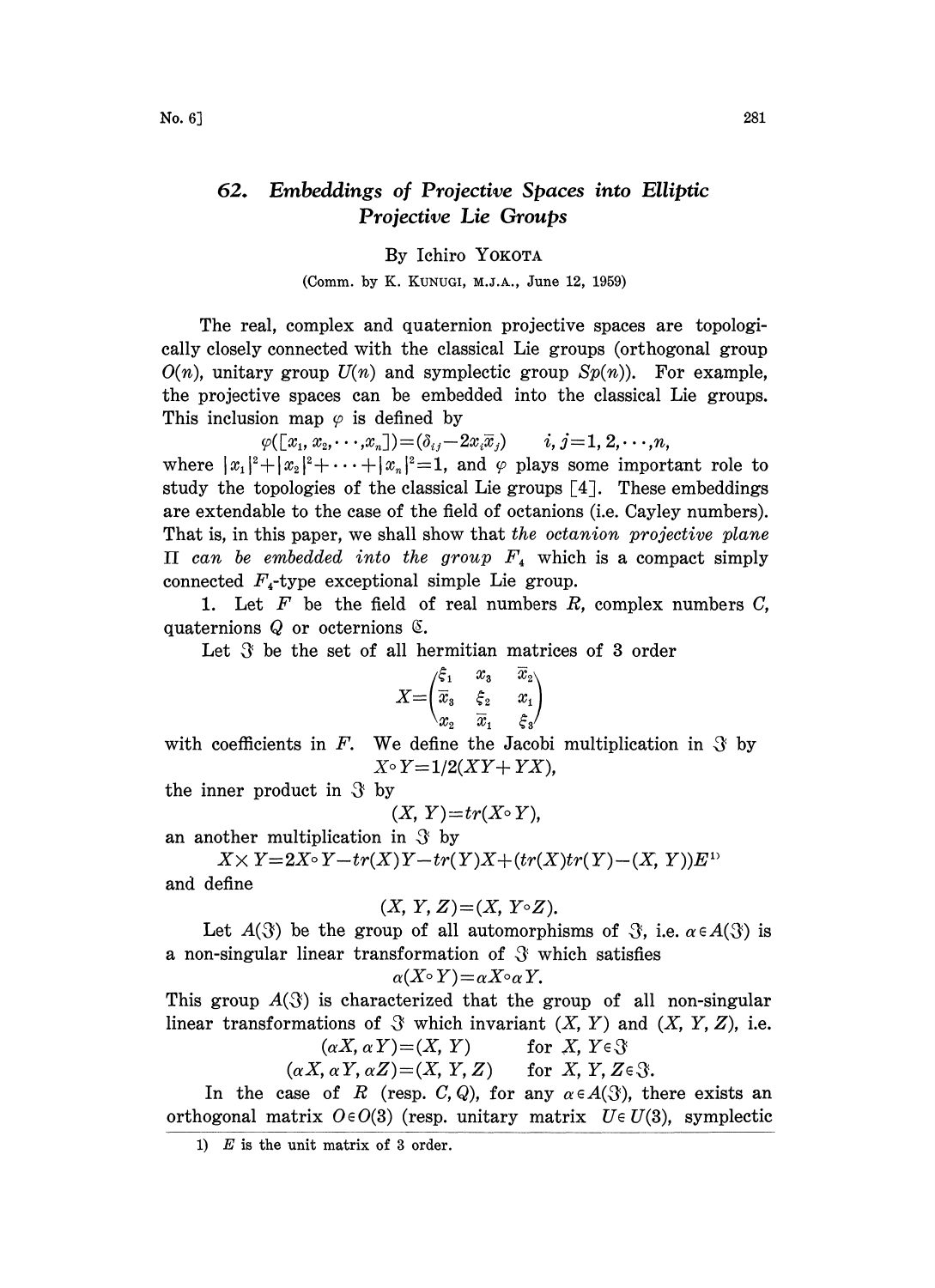matrix  $W \in Sp(3)$ ) such that  $\alpha X = OXO^{-1}$  (resp.  $\alpha X = UXU$ <br> $\alpha X = U\overline{X}U^{-1}$ ,  $\alpha X = WXW^{-1}$ ) for all  $X \in \mathcal{X}$ . In the case of  $\mathcal{X}$ , A matrix  $W \in Sp(3)$  such that  $\alpha X = O X O^{-1}$  (resp.  $\alpha X = U X U^{-1}$  or  $\alpha X = U \overline{X} U^{-1}$ ,  $\alpha X = W X W^{-1}$ ) for all  $X \in \mathcal{X}$ . In the case of  $\mathcal{X}$ ,  $A(\mathcal{X})$  is a compact connected simply connected  $F<sub>4</sub>$ -type exceptional simple Lie group.

We refer the following lemmas  $\lceil 1-3 \rceil$ .

Lemma 1. For  $X \in \mathcal{S}$ , the following 6 conditions are equivalent: 1) X is a non zero irreducible idempotent, i.e.  $X\neq 0$ ,  $X=X\circ X$ and if  $X=X_1+X_2$ , where  $X_i \in \mathcal{X}_i$ ,  $X_i \circ X_i = X_i$  (i=1, 2) and  $X_1 \circ X_2 = 0$ , then  $X_1 = 0$  or  $X_2 = 0$ .

- 2)  $X=X\circ X$  and  $tr(X)=1$ .
- 3)  $tr(X)=tr(X\circ X)=tr((X\circ X)\circ X)=1$ .
- 4) There exists  $\alpha \in A(S)$  such that  $X = \alpha(E_1)^{2\alpha}$
- 
- 5)  $X \times X = 0$  and  $tr(X) = 1$ .<br>6)  $\xi_1 + \xi_2 + \xi_3 = 1$ ,  $\xi_2 \xi_3 = |x_1|^2$ ,  $\xi_2 \xi_3 = |x_1|^2$ ,  $\xi_3 \xi_1 = |x_2|^2$ ,  $\xi_1 \xi_2 = |x_3|^2$ <br>  $\xi_3 \overline{x}_3 = x_1 x_2$   $\xi_1 \overline{x}_1 = x_2 x_3$   $\xi_2 \overline{x}_2 = x_3 x_1$ ,<br>
of all elements X satisfying one of the<br>
called the projective plane over F.<br>  $= tr(X)$  for  $\alpha \in A(\mathcal{X})$

Let  $P$  be the set of all elements  $X$  satisfying one of the above conditions  $1)-6$ ). P is called the projective plane over F.

Lemma 2.  $tr(\alpha X)=tr(X)$ Lemma 3.  $\alpha(X \times Y) = \alpha X \times \alpha Y$  for  $\alpha \in A(\mathcal{X})$  and X,  $Y \in \mathcal{X}$ . 2. We define an inclusion map  $\varphi: P \rightarrow A(\mathcal{X})$  by<br>  $\begin{cases} \varphi(A)X=Y & \text{for } A \in P \text{ and } X \in \mathcal{X} \end{cases}$ <br>  $\begin{cases} \n\varphi(A)X = Y & \text{for } A \in P \text{ and } X \in \mathcal{X} \end{cases}$  $Y=4(A\times X)\times A+4A\circ X-3X.$ We shall show that  $\varphi(A) \in A(\mathcal{X})$ , namely

$$
(Y, Y) = (X, X)
$$
  
(Y, Y, Y) = (X, X, X).

We choose  $\alpha \in A(S)$  such that  $\alpha(A)=E_1$  by Lemma 2.4), and put  $\alpha(Y)=T$ ,  $\alpha(X)=Z$ . Then it is sufficient to show

$$
(T, T) = (Z, Z)
$$
  

$$
(T, T, T) = (Z, Z, Z)
$$

where  $T=4(E_1\times Z)\times E_1+4E_1\circ Z-3Z$ . Computing directly

$$
Z = \begin{pmatrix} \zeta_1 & z_3 & \overline{z}_2 \\ \overline{z}_3 & \zeta_2 & z_1 \\ z_2 & \overline{z}_1 & \zeta_3 \end{pmatrix}
$$

$$
E_1 \times Z = \begin{pmatrix} 0 & 0 & 0 \\ 0 & \zeta_3 & -z_1 \\ 0 & -\overline{z}_1 & \zeta_2 \end{pmatrix}
$$

$$
(E_1 \times Z) \times E_1 = \begin{pmatrix} 0 & 0 & 0 \\ 0 & \zeta_2 & z_1 \\ 0 & \overline{z}_1 & \zeta_3 \end{pmatrix}
$$

$$
E_1 = \begin{pmatrix} 1 & 0 & 0 \\ 0 & 0 & 0 \\ 0 & 0 & 0 \end{pmatrix}, \quad E_2 = \begin{pmatrix} 0 & 0 & 0 \\ 0 & 1 & 0 \\ 0 & 0 & 0 \end{pmatrix}, \quad E_3 = \begin{pmatrix} 0 & 0 & 0 \\ 0 & 0 & 0 \\ 0 & 0 & 1 \end{pmatrix}.
$$